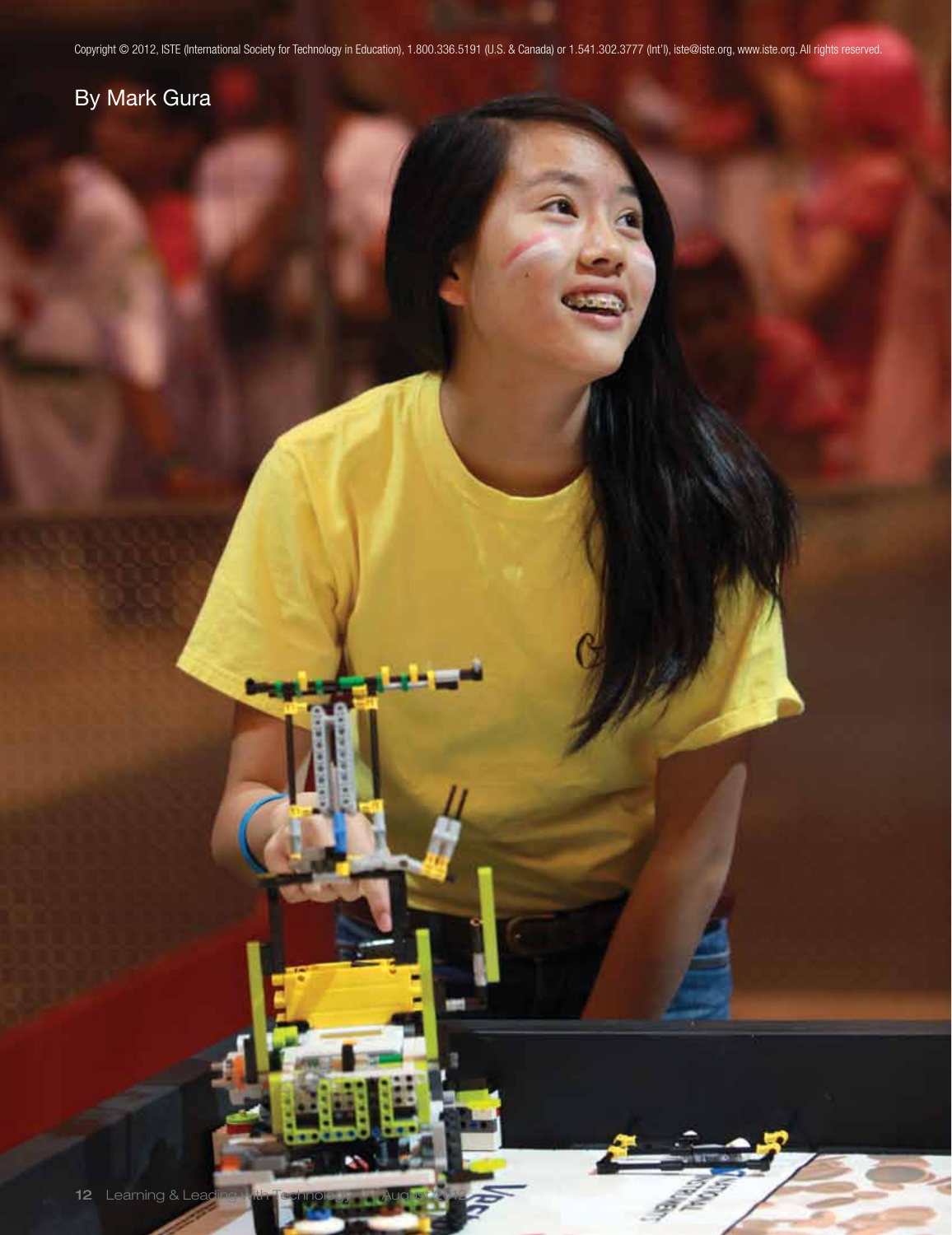# Lego Robotics: STEM Sport of the Mind

Lego Robotics is not just for afterschool clubs anymore. It's engaging and hands on, aligns with the NETS, and teaches students how to use digital age skills in the real world. In short, it's just what they need in the classroom.

had come to the old stone building<br>to observe a FIRST Lego League<br>(FLL) qualifying competition. As I had come to the old stone building to observe a FIRST Lego League entered the public school that Saturday morning in New York City, I was expecting to witness a few dozen middle school robotics geeks putting their creations through paces that only fellow enthusiasts could appreciate. But nothing could have been further from the truth.

I was shocked when I opened the doors to find a huge, animated crowd. In addition to the members of the participating FLL teams that I expected to see, there was a roiling mass of enthused parents, classmates, and onlookers, all cheering wildly. Embedded STEM learning or not, this struck me as nothing less than a high-energy sporting event.

After thinking about it, that made sense. When Lego Robotics, with all its user-friendly technology resources and applications, is in its FLL role, it is very much a sport of the mind (see "A Day at FIRST Lego League," page 17). All the challenges, thrills, and satisfaction of traditional school sports are there. The kicker, though, is that the students involved are also experiencing some of the best

science, technology, engineering, and mathematics (STEM) learning opportunities available. And that's when it hit me: Why not harness this engagement and excitement in the classroom to get students excited about STEM?

#### A Fun Way to Meet Standards

Schools often begin their involvement with Lego Robotics by establishing an after-school FLL club. FIRST, which stands for "For Inspiration and Recognition of Science and Technology," is an international not-for-profit organization that inventor Dean Kamen founded 20 years ago to engage students in hands-on, mentor-based robotics programs. FLL, one of four programs at FIRST (including Junior FLL for ages 6–9 and two high school programs), is for students ages 9–14. Once a group of students and a teacher or two have accrued some experience and confidence with Lego Robotics materials, they are ready to move on to the International FLL program.

Many would argue that FLL is the most popular and visible way that students participate in Lego Robotics. But often only a small number of a school's students participate in its robotics clubs and teams. That's why a crucial next step is implementing Lego Robotics in the classroom. This ensures that many more students reap the STEM learning benefits that Lego Robotics has to offer. Teachers around the world are beginning to implement Lego Robotics in a variety of ways in the classroom to provide rich, hands-on, standards-based STEM learning.



When students work on robotics projects, they learn important science and math concepts, including standards-based content and skills. Simple machines, for instance, is a core curriculum concept that is also an important part of many robotics activities.

But the great advantage of Lego Robotics is that it provides an alternative to learning from textbooks and teacher-driven, lecture-style lessons. Lego Robotics activities are hands on and experiential. In typical projects, such as constructing and programming a mobile robot to climb a ramp or lift a crane to move objects, students use wheels and axles, inclined planes, pulleys, levers, and screw gears. As students stretch their imaginations to come up with solutions to real-world problems, they are also learning the varieties of simple machines outlined in science standards.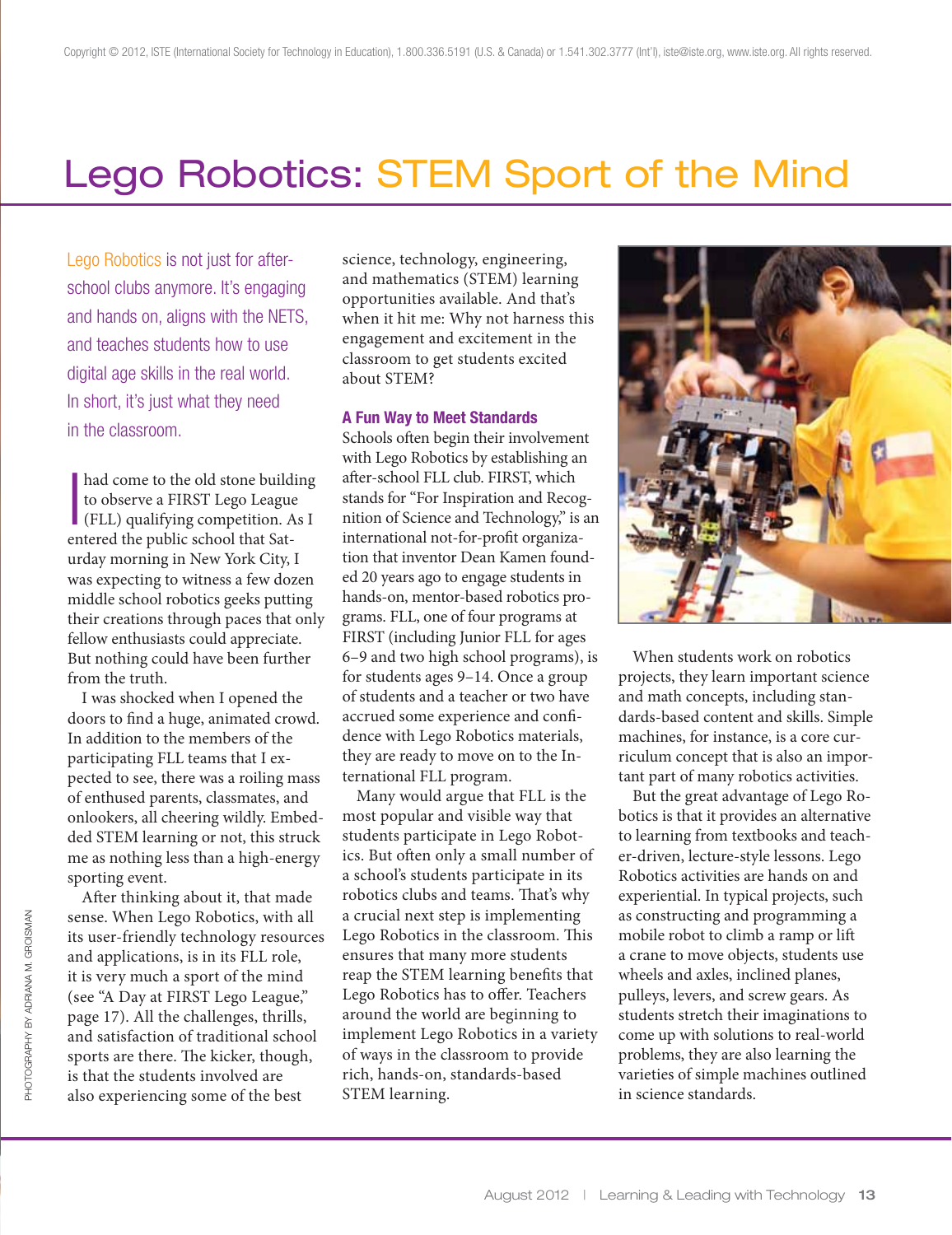In the classroom, these middle school students are learning standards-aligned science and math content while also building digital age skills such as collaboration, creativity, critical thinking, and problem solving.



### How Much Does It Cost?

Many experts agree that Lego Robotics projects work best when students work in pairs or groups of three to share materials (groups of four may also be functional but less ideal). Robotics kits come with enough parts and equipment for a single robot. These can be recycled for the next robot after completing a project. By multiplying the number of pairs or work groups by the price of a kit, you can approximate the cost for the class or group. See the Lego Education website (see Resources below) for the exact cost of kits, which currently are below \$300 apiece.

Students will also need access to computers or laptops to program their robots, and schools must purchase the programming software separately, although students can share.

To participate in FIRST Lego League, you'll also need to pay a registration fee (currently \$225 for each team) and purchase a Field Kit, which establishes the "field" or environment where the robots will perform their tasks, for under \$100. And you'll need an FLL Challenge table, which teams build themselves for \$75 or less. See your local FLL chapter website for up-to-date costs.

#### **Resources**

Lego Education: www.Legoeducation.us Lego Mindstorms class package: http://tinyurl.com/6sepyko Lego Mindstorms Education NXT Base Set: www.Legoeducation.us/eng/product/Lego\_mindstorms\_education\_nxt\_base\_set/2095 Lego Mindstorms Education NXT Software: http://tinyurl.com/89ptjbh

In addition, few practices better embody the NETS than Lego Robotics, which give students opportunities to learn creativity and innovation, practice communication and collaboration, conduct research, use information, think critically, solve problems, make decisions, and use technology effectively and productively in ways that mirror the real-world work of scientists and engineers, for whom robotics is of increasing importance.

#### Robotics for Science

At El Camino Junior High School in Santa Maria, California, USA, science teacher Luke Laurie, with the enthusiastic approval of his administration, has reworked the school's eighth grade science curriculum to add a robotics course to the traditional physical science course. Students get to choose the version they prefer. Students in the robotics course learn the same required curriculum that those in the regular science class do, except they learn it through the hands-on experience of designing and building robots, and then by reflecting on the processes and the discoveries they make along the way. Robotics has proven extremely popular, and its students

have shown significant growth and high levels of proficiency on standardized tests.

In Laurie's class, students solve problems that involve designing, building, programming, and operating robots to move from location to location and to carry and deposit objects, all within specified parameters. This involves the same type of problemsolving and decision-making thinking and work processes that professional roboticists perform as they create bots to perform industrial, domestic, social, medical, and military and security tasks.

In Pearl City, Hawaii, USA, Highlands Middle School teacher and technology coordinator Dwayne Abuel has trained science teachers from a number of schools to teach with the Lego Robotics NXT Mindstorms system, highlighting its use of sensors for data collection as part of the state's Stewards of the Island program.

Part of the regular daytime instructional program at 16 schools, the Stewards program applies contemporary science to traditional Hawaiian cultural activities centered on sustainable agriculture and maintaining the land. The result is a highly relevant,

The great advantage of Lego Robotics is that it provides an alternative to learning from textbooks and teacher-driven, lecture-style lessons.

Copyright © 2012, ISTE (International Society for Technology in Education), 1.800.336.5191 (U.S. & Canada) or 1.541.302.3777 (Int'l), iste@iste.org, www.iste.org. All rights reserved.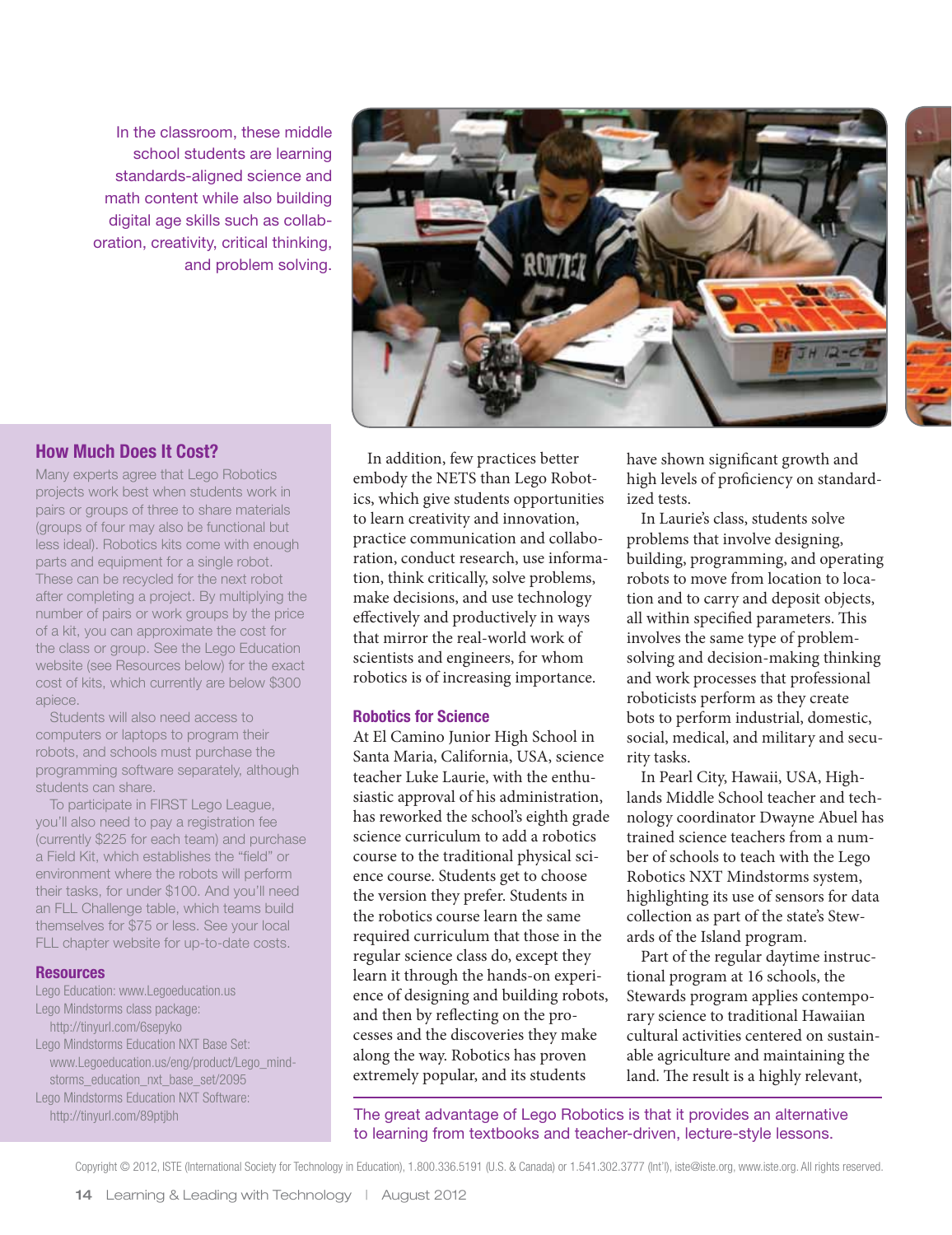



Robotics activities provide both meaningful challenges and the means

highly engaging, STEM-rich body of student activities.

Students in Abuel's class use Lego equipment to record temperature, soil moisture, pH levels of liquids, and ultraviolet emissions readings. They make decisions about which environmental factors to measure, which probes to use, and which approach would be effective in programming the mobile robotic processor for the specific job at hand. Then they use the processor they build to collect, download, interpret, and report the data, just like a professional environmental engineer/scientist would.

#### Robotics for Math

Designing and programming a robot also involves math skills, including counting, measuring, and estimating—all required learning in prealgebra and beyond. A typical project might involve constructing a robot to travel a set distance down a hallway, stopping to take temperature readings at set intervals of distance, and recording these measurements. To accomplish this, students would need to measure a robot's wheel circumference, calculate the number of revolutions required to have the robot travel a given distance, and use the icon-based programing software to direct its movements accordingly. It's

a scenario much like what they would face if they worked for a real mining company that wanted to send a robot through a horizontal shaft to test the safety of the environment before following it with human workers.

#### Robotics for Engineering

by which to solve them.

Lego Robotics weaves together subjects that would otherwise be taught in isolation. Bringing together science, math, and technology gives students exposure to engineering, which is the practical application of these subjects to solve problems. Robotics activities provide both meaningful challenges and the means by which to solve them, and they align easily with the Engineering Design Process, a framework that NASA recommends for learning and doing engineering. This eight-step process begins with identifying the problem and works its way through identifying criteria, brainstorming possible solutions, generating ideas, exploring possibilities, selecting an approach, building a prototype or model, and refining the design for a final solution.

Evan Weinberg taught high school physics, engineering, and math for

nine years at Lehman High School in the Bronx, New York City, New York, USA, and currently teaches at Hangzhou International School in Hangzhou, China. He's made extensive use of Lego Robotics in his engineering classes, an approach he finds to be highly effective for teaching engineering concepts, programming, and the design process.

He has also employed Lego Robotics as a demonstration tool in his AP Physics class to collect data from a rotation sensor as a Lego car accelerates from rest, which is an easy way to generate graphs of position and velocity versus time. In another activity, a Lego car moves according to a preprogrammed pattern, and students sketch their predictions for the graphs. The final part of this series involves students trying to move a car with a rotation sensor so that its position versus time matches a provided graph. Relating these graphs to the movement of an actual object is a fundamental concept emphasized in the AP Physics B curriculum.

Weinberg also uses Lego constructions to teach the relationship between force and torque. He's found a number of ways to apply Lego motors to electric circuit problems and calculation

Copyright © 2012, ISTE (International Society for Technology in Education), 1.800.336.5191 (U.S. & Canada) or 1.541.302.3777 (Int'l), iste@iste.org, www.iste.org. All rights reserved.